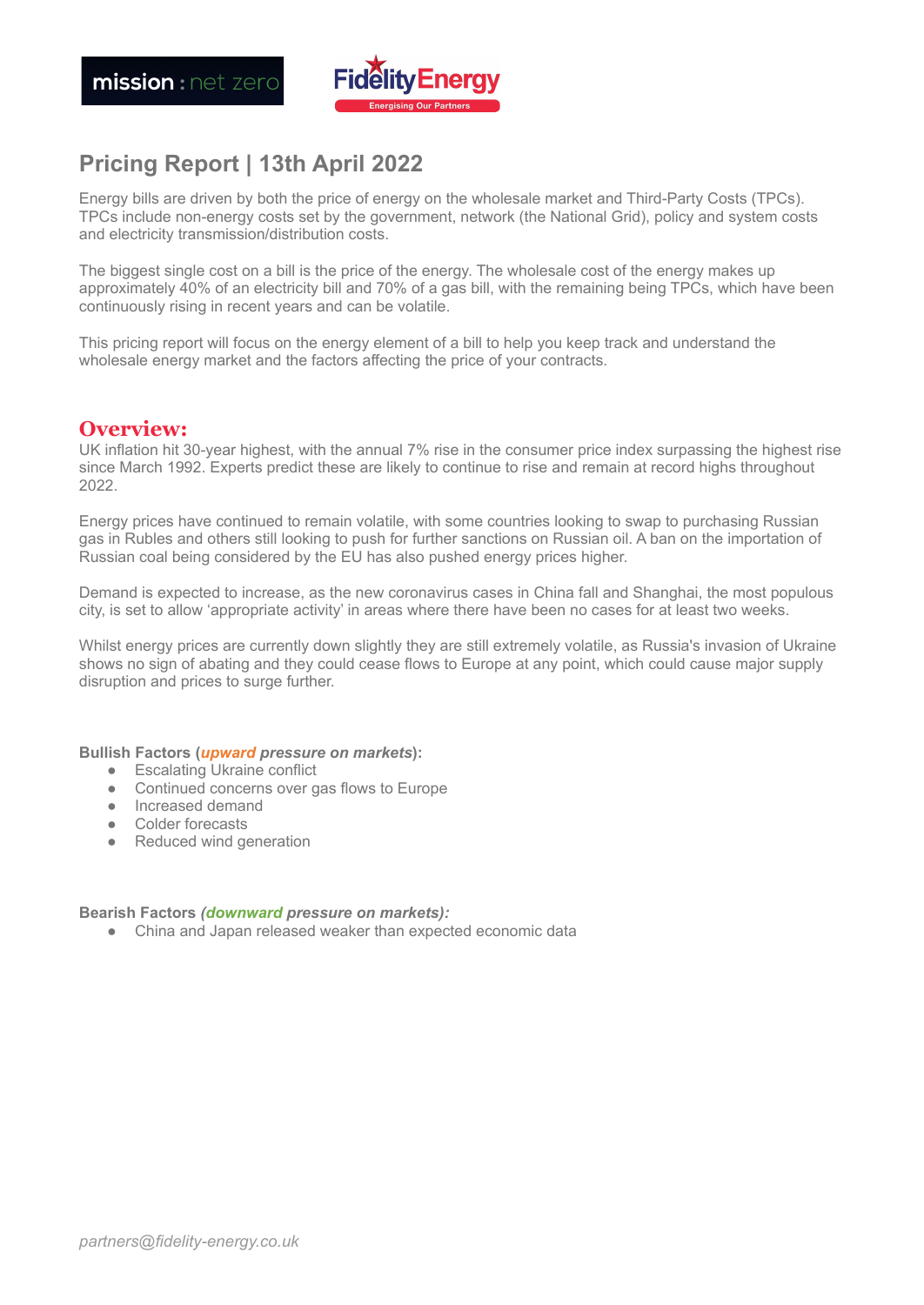## **Gas and Power**

Both gas and power contracts strengthened this week, supported by increased demand, colder forecasts and stronger trading within the coal and carbon markets. Wind generation has also reduced, resulting in a heavier reliance on other elements in the energy mix to meet the demand.



In the graphs, you can see that gas contracts starting now (Spot) and those within the month ahead (M+1) are slightly lower than this time last month as well as those purchased now for the next season (S+1). If you are not out of contract until summer and have waited to secure a fixed contract, you will be paying a lot more than if you had locked a rate in back in January where prices were as low as 150p/therm compared to 490p/therm today.

A season in the business energy market is a 6-month spread and these are from April to September for "Summer" and October to March for "Winter".

# **Crude Oil**

Brent crude firmed this week as some lockdown restrictions in China were eased boosting expectations of demand growth, with further value added by missed oil production quotas by some OPEC member countries.

However, it has dropped from above \$120/bbl after China and Japan released weaker than expected economic data which could see some demand destruction.

Current price standings:

Brent Crude = \$104.64/bbl

## **BRENT OIL**



# **UK Inflation Hits 30-Year High**

The UK inflation came in at its highest rise since March 1992 last month, with an annual increase of 7. This is its highest increase in 30 years, outstripping the 6.2% increase recorded in February.

From April 1 Ofgem increased the price cap for household energy users by 54% following the surge in wholesale energy prices, where gas prices reached a record high last year and then surpasses this again last month.

*partners@fidelity-energy.co.uk*